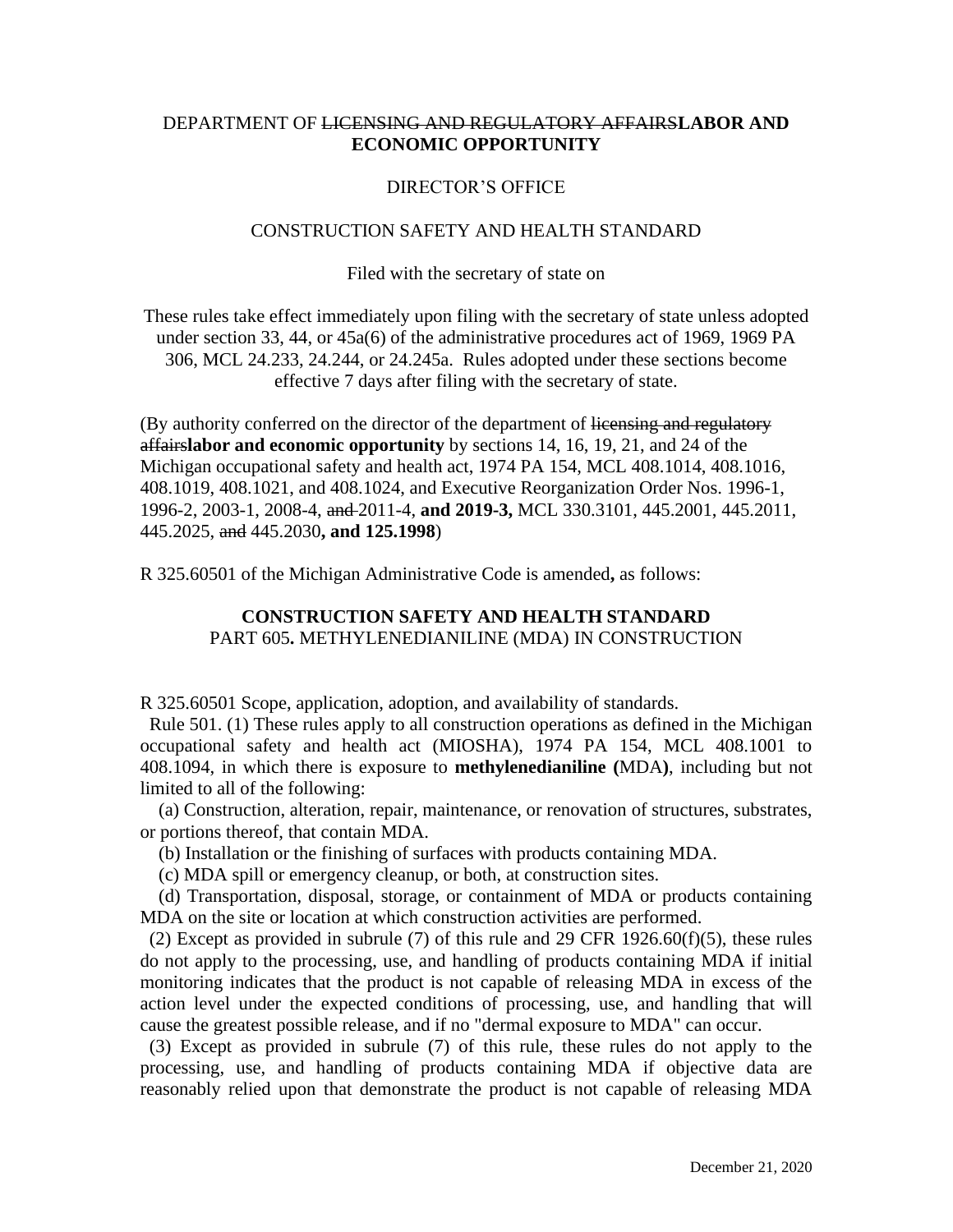under the expected conditions of processing, use, and handling that will cause the greatest possible release, and if no "dermal exposure to MDA" can occur.

 (4) Except as provided in subrule (7) of this rule, these rules do not apply to the storage, transportation, distribution or sale of MDA in intact containers sealed in such a manner as to contain the MDA dusts, vapors, or liquids, except for the provisions of Construction Safety Standard Part 42. "Hazard Communication," **R 408.44201 to R 408.44204,** and 29 CFR 1926.60(e).

 (5) Except as provided in subrule (7) of this rule, these rules do not apply to materials in any form that contain less than 0.1% MDA by weight or volume.

 (6) Except as provided in subrule (7) of this rule, these rules do not apply to "finished articles containing MDA."

 (7) If products containing MDA are exempted under subrules (2) to (6) of this rule, the employer shall maintain records of the initial monitoring results or objective data supporting that exemption and the basis for the employer's reliance on the data, as provided in the recordkeeping provision of 29 CFR 1926.60(o).

 (8) These rules do not apply to general industry. Exposure to MDA in general industry is covered by General Industry Safety and Health Standard Part 303. "Methylenedianiline (MDA) in General Industry.**,**" **R 325.50051 to R 325.50076.**

 (9) The following federal Occupational Safety and Health Administration (OSHA) regulations are adopted by reference in these rules:

(a) 29 CFR 1926.60 "Methylenedianiline," as amended April 11, 2018**May 14, 2019**.

 (b) 29 CFR 1926.60, appendix A "Substance Data Sheet, for 4,4'-Methylenedianiline," as amended June 20, 1996.

 (c) 29 CFR 1926.60, appendix B "Substance Technical Guidelines, MDA," as amended June 20, 1996.

 (d) 29 CFR 1926.60, appendix C "Medical Surveillance Guidelines for MDA," as amended June 20, 1996.

 (e) 29 CFR 1926.60, appendix D "Sampling and Analytical Methods for MDA Monitoring and Measurement Procedures," as amended June 20, 1996.

 (10) A reference to 29 CFR 1910.133 means Construction Safety and Health Standard Part 6. "Personal Protective Equipment.**,**" **R 408.40601 to R 408.40660.** 

 (11) A reference to 29 CFR 1910.38 means Construction Safety Standard Part 18. "Fire Protection and Prevention.**,**" **R 408.41801 to R 408.41884.**

 (12) A reference to 29 CFR 1910.1200 means Construction Safety Standard Part 42. "Hazard Communication.**,**" **R 408.44201 to R 408.44204.**

(13) A reference to 29 CFR 1910.141 means General Industry Safety and Health Standard Part 474. "Sanitation.**,**" **R 325.47401 to R 325.47425**

 (14) A reference to 29 CFR 1910.1020 and 1926.33 means General Industry and Construction Safety and Health Standard Part 470. "Employee Medical Records and Trade Secrets.**,**" **R325.3451 to R 325.3476.**

 (15) A reference to 29 CFR 1910.134 means Occupational**General Industry and Construction Safety and** Health Standard Part 451. "Respiratory Protection.**,**" **R 325.60051 to R 325.60052.**

 (16) The adopted federal regulations have the same force and effect as a rule promulgated under the Michigan occupational safety and health act, 1974 PA 154, MCL 408.1001 to 408.1094.